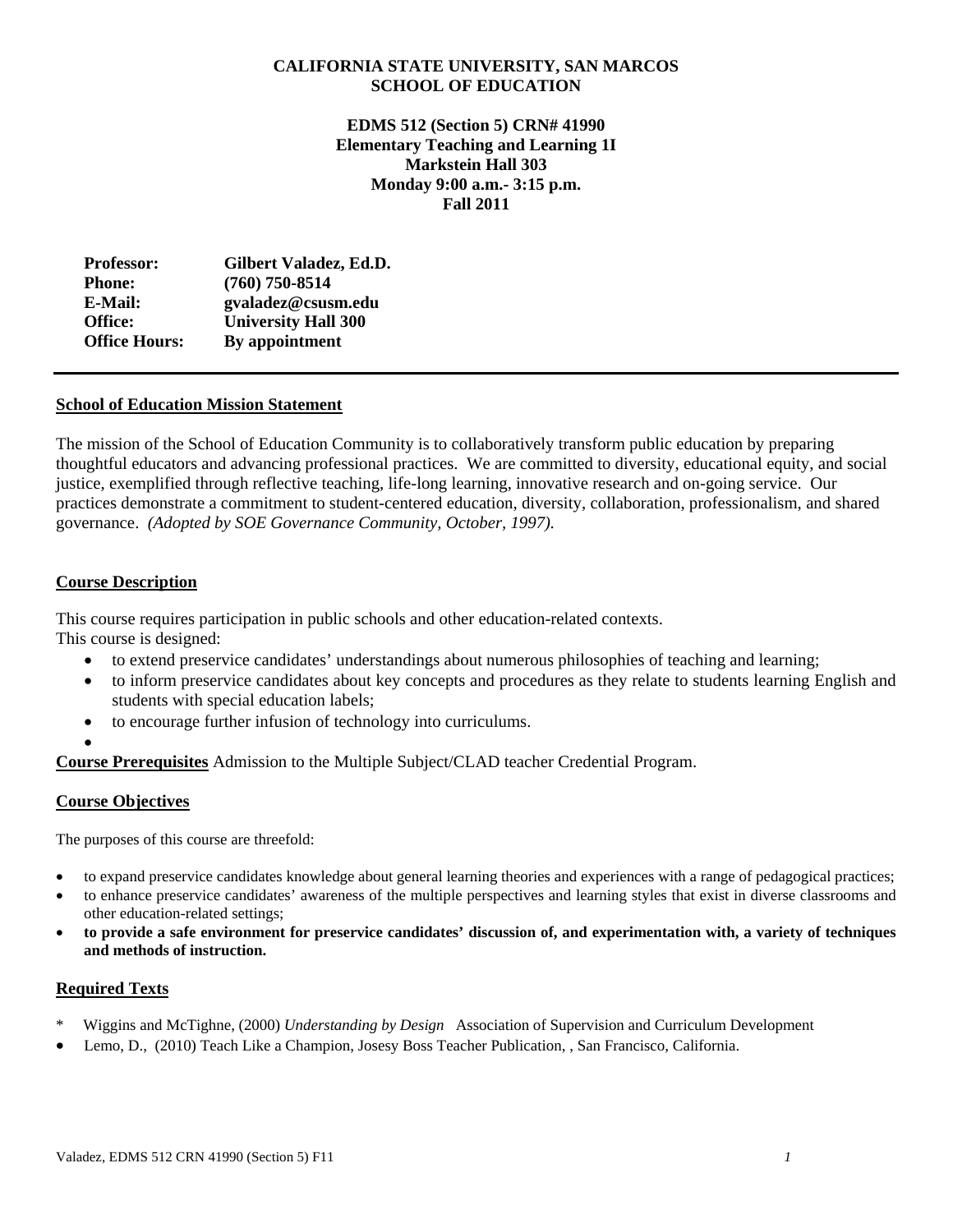## **Authorization to Teach English Learners**

This credential program has been specifically designed to prepare teachers for the diversity of languages often encountered in California public school classrooms. The authorization to teach English learners is met through the infusion of content and experiences within the credential program, as well as additional coursework. Students successfully completing this program receive a credential with authorization to teach English learners. *(Approved by CCTC in SB 2042 Program Standards, August 02)* 

## **STUDENT LEARNING OUTCOMES**

## **Teacher Performance Expectation (TPE) Competencies**

The course objectives, assignments, and assessments have been aligned with the CTC standards for Multiple Subject Credential. This course is designed to help teachers seeking a California teaching credential to develop the skills, knowledge, and attitudes necessary to assist schools and district in implementing effective programs for all students. The successful candidate will be able to merge theory and practice in order to realize a comprehensive and extensive educational program for all students. You will be required to formally address the following TPEs in this course:

 TPE 6d – Engaging and supporting all learners (Student Study Team Assignment) TPE 9 – Creating & managing effective instructional time (Classroom Management Assignment)

## **California Teacher Performance Assessment (CalTPA)**

Beginning July 1, 2008 all California credential candidates must successfully complete a state-approved system of teacher performance assessment (TPA), to be embedded in the credential program of preparation. At CSUSM this assessment system is called the CalTPA or the TPA for short.

seminars will greatly contribute to your success on the assessment. To assist your successful completion of the TPA a series of informational seminars are offered over the course of the program. TPA related questions and logistical concerns are to be addressed during the seminars. Your attendance to TPA

Additionally, SOE classes use common pedagogical language, lesson plans (lesson designs), and unit plans (unit designs) in order to support and ensure your success on the TPA and more importantly in your credential program.

The CalTPA Candidate Handbook, TPA seminar schedule, and other TPA support materials can be found on the SOE website provided at the website provided: http://www.csusm.edu/education/CalTPA/CalTPA.html

## **School of Education Attendance Policy**

 possible. *(Adopted by the SOE Governance Community, December, 1997).* Due to the dynamic and interactive nature of courses in the School of Education, all students are expected to attend all classes and participate actively. At a minimum, students must attend more than 80% of class time, or s/he may not receive a passing grade for the course at the discretion of the instructor. Individual instructors may adopt more stringent attendance requirements. Should the student have extenuating circumstances, s/he should contact the instructor as soon as

 If a student misses 20% or is late (or leaves early) for more than three sessions, the highest possible grade earned will be a "C". Please note you must earn a C+ or better to continue in the credential program. **Notification of absences does not automatically excuse a student from class. It is the responsibility of the student to meet with the instructor and discuss make up of class time or assignments.** 

## **Students with Disabilities Requiring Reasonable Accommodations**

Students with disabilities who require reasonable accommodations must be approved for services by providing appropriate and recent documentation to the Office of Disable Student Services (DSS). This office is located in Craven Hall 4300, and can be contacted by phone at (760) 750-4905, or TTY (760) 750-4909. Students authorized by DSS to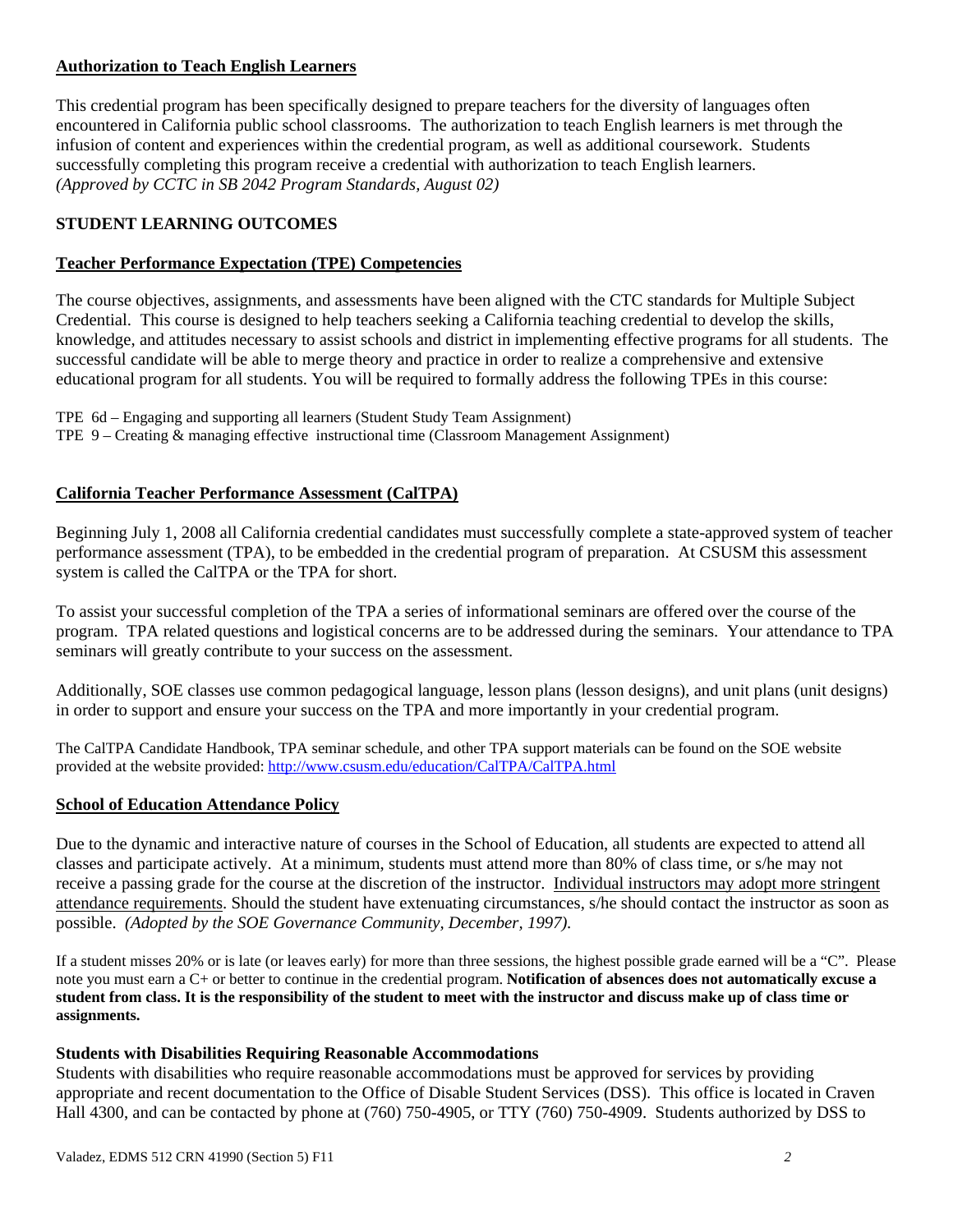receive reasonable accommodations should meet with their instructor during office hours or, in order to ensure confidentiality, in a more private setting.

## **Course Requirements**

| <b>Session Reflections and Discussion Forums</b> | 20 points  |
|--------------------------------------------------|------------|
| Peer Teaching Demonstration                      | 15 points  |
| Family Science Night Lesson plan                 | 15 points  |
| <b>Yearlong Grid Activity</b>                    | 10 points  |
| Month long plan                                  | 15 points  |
| <b>IEP Best Practices Checklist</b>              | 10 points  |
| Attendance/Participation                         | 15 points  |
| <b>Total</b>                                     | 100 points |

## **Grading Standards**

All students will come prepared to class; readings and homework assignments are listed on the dates on which they are due.

All required work is expected to be on time. One grade level will be deducted for each class meeting for which it is late (e.g., an "A" assignment that is submitted one class session late will be marked down to a "B"). Unless prior instructor approval is secured, assignments will not be accepted three class sessions after which they are due. Exceptions will be handled on a case-by-case basis, as determined by the instructor.

 It is expected that students will proofread and edit their assignments prior to submission. Students will ensure that the text is error- information, depth of analysis, etc.), and 20% on mechanics (grammar, syntax, spelling, format, uniformity of citation, etc.). All free (grammar, spelling), and ideas are logically and concisely presented. The assignment's grade will be negatively affected as a result of this oversight. Each written assignment will be graded approximately 80% on content and context (detail, logic, synthesis of citations, where appropriate, will use American Psychological Association (APA) format. Consult American Psychological Association (APA) Manual,  $5<sup>th</sup>$  edition for citation guidance.

Grading will also include a component of "professional demeanor." Students will conduct themselves in ways that are generally expected of those who are entering the education profession. This includes but is not limited to:

- On-time arrival to all class sessions:
- Advance preparation of readings and timely submission of assignments;
- Respectful participation in all settings (e.g., whole group, small group, in/outside of class);

## **All University Writing Requirement**

 (approximately). This will be met through written assignments. In keeping with the All-University Writing Requirement, all 3 unit courses must have a writing component of at least 2,500 words

## **CSUSM Academic Honesty Policy**

"Students will be expected to adhere to standards of academic honesty and integrity, as outlined in the Student Academic Honesty Policy. All written work and oral presentation assignments must be original work. All ideas/materials that are borrowed from other sources must have appropriate references to the original sources. Any quoted material should give credit to the source and be punctuated with quotation marks.

Students are responsible for honest completion of their work including examinations. There will be no tolerance for infractions. If you believe there has been an infraction by someone in the class, please bring it to the instructor's attention. The instructor reserves the right to discipline any student for academic dishonesty in accordance with the general rules and regulations of the university. Disciplinary action may include the lowering of grades and/or the assignment of a failing grade for an exam, assignment, or the class as a whole."

Incidents of Academic Dishonesty will be reported to the Dean of Students. Sanctions at the University level may include suspension or expulsion from the University.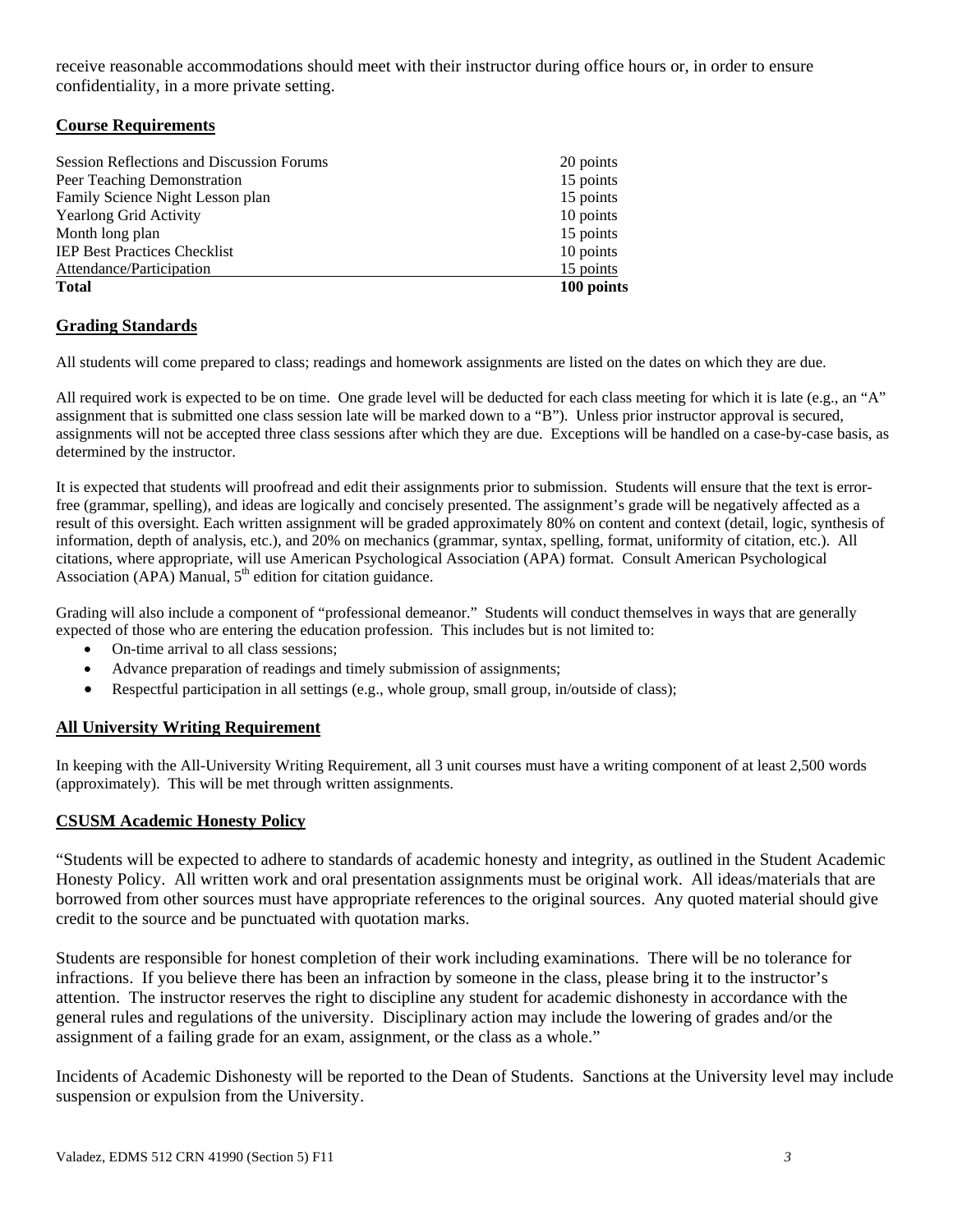### **Plagiarism:**

As an educator, it is expected that each student will do his/her own work, and contribute equally to group projects and processes. Plagiarism or cheating is unacceptable under any circumstances. If you are in doubt about whether your work is paraphrased or plagiarized see the Plagiarism Prevention for Students website http://library.csusm.edu/plagiarism/index.html. If there are questions about academic honesty, please consult the University catalog.

### **Use of Technology**:

Students are expected to demonstrate competency in the use of various forms of technology (i.e. word processing, electronic mail, WebCT6, use of the Internet, and/or multimedia presentations). Specific requirements for course assignments with regard to technology are at the discretion of the instructor. Keep a digital copy of all assignments for use in your teaching portfolio. All assignments will be submitted online, and some will be submitted in hard copy as well. Details will be given in class.

### **Electronic Communication Protocol:**

Electronic correspondence is a part of your professional interactions. If you need to contact the instructor, e-mail is often the easiest way to do so. It is my intention to respond to all received e-mails in a timely manner. Please be reminded that e-mail and on-line discussions are a very specific form of communication, with their own nuances and etiquette. For instance, electronic messages sent in all upper case (or lower case) letters, major typos, or slang, often communicate more than the sender originally intended. With that said, please be mindful of all e-mail and on-line discussion messages you send to your colleagues, to faculty members in the School of Education, or to persons within the greater educational community. All electronic messages should be crafted with professionalism and care. Things to consider:

- Would I say in person what this electronic message specifically says?
- How could this message be misconstrued?
- Does this message represent my highest self?
- Am I sending this electronic message to avoid a face-to-face conversation?

In addition, if there is ever a concern with an electronic message sent to you, please talk with the author in person in order to correct any confusion.

### **Assignments**

### **Family Science Night lesson plan 15 points 15 points 15 points**

 your lesson. This lesson plan will be used for our community service-learning project. In this assignment you will submit a lesson plan for your family science night (of community service project) detailing the content of

### **Peer Teaching Demonstration 15 points 15 points in the limit of the set of the limit of the set of the set of the set of the set of the set of the set of the set of the set of the set of the set of the set of the set of t**

 You are required to sign up to facilitate discussion on an assigned reading from *Teach Like a Champion* for one class session. You will work with a partner to prepare a 15-20 minute learning activity about the reading. The activity should engage the class and allow us to examine and apply the materials in a meaningful way. You will find a guide for peer presentations in the Cougar Course shell for this class. Follow this guide to complete your assignment.

# **Session Reflections and Discussion Forums 15 points**

 these entries are written into the Cougar course shell. Be sure to complete the reflections and discussion forums on time so as to not Throughout the course you are required to submit session reflections and discussion forums dealing with a variety relevant course topics. These submissions are graded. Each submission is worth a point toward your grade. The directions for completing each of impede the discussions in this course.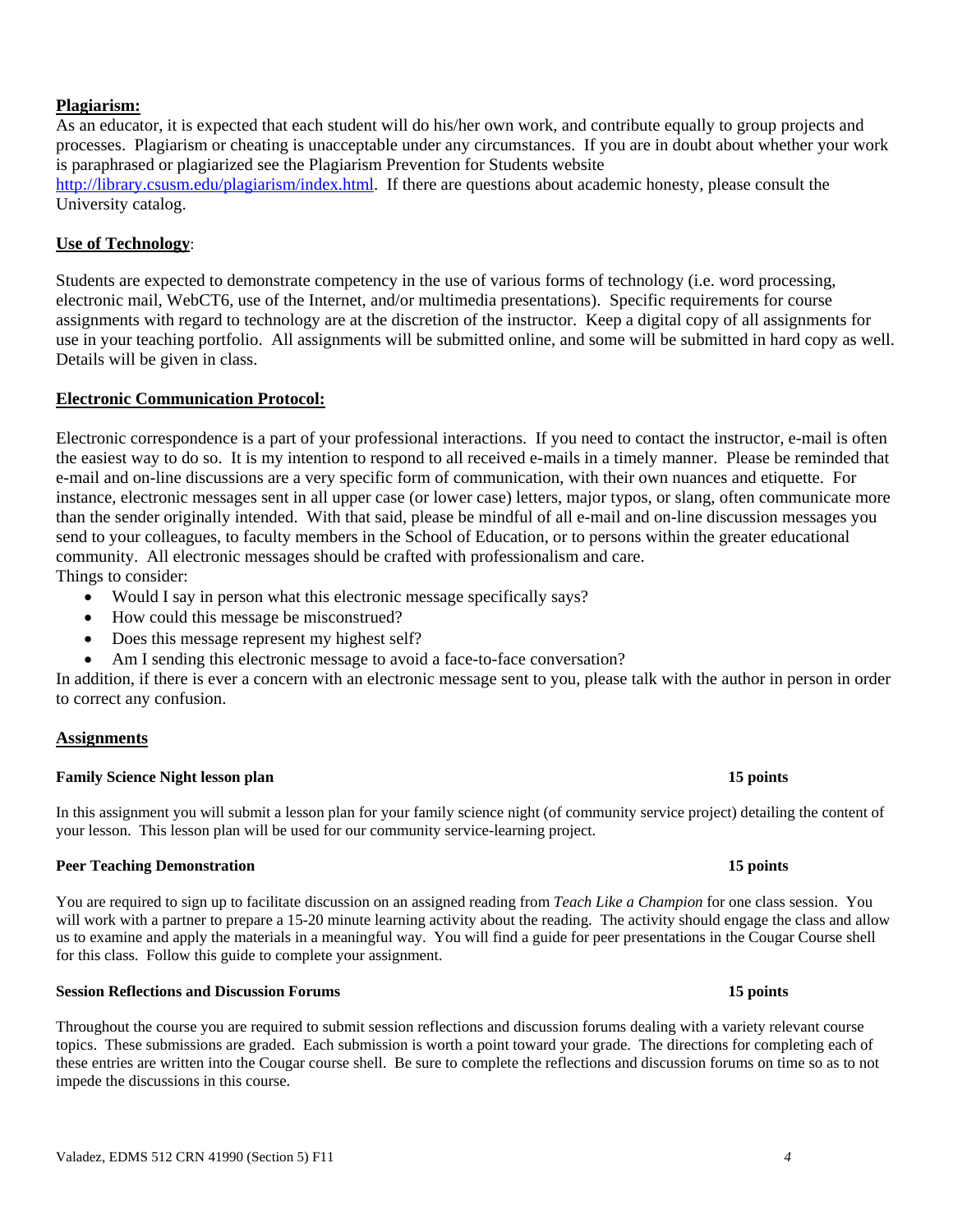## **IEP "Best Practices" Checklist** 10 points **10 points 10 points**

 In this course you will create an IEP best practices checklist based upon what you read and what you learn in class. The checklist activity is detailed in the Moodle shell and this list will be submitted on line.

## **Yearlong Grid Activity 10 points**

This assignment requires you to work with a team to develop and report a proposed yearlong plan. You plan will cover all the appropriate learning standards for a selected grade level. Your final document will be a ten page plan for one academic year. The plan will be submitted on line, will be typed, and will conform to the format advocated by the instructor.

**Month Long Plan 15 Points 15 Points 15 Points** 

 You will create a own one month plan for this assignment. On the assigned day, bring the following artifacts to complete your assignment: a school calendar from your observation placement, a calendar grid or published planning book, and PE and Health lesson plans.

## **Participation 15 points**

 You will be graded on your classroom participation. It is an expectation that you will behave in a professional manner. This will require that you approach your instructor, school personnel, and colleagues in a respectful manner that emphasizes problem solving. participation all includes the extent to which you participate in class discussion, how you interact with colleagues, and that you submit Your full attendance means you are not distracted by electronic equipment. As a rule, cell phones should be turned off or to the vibrate mode during class. Laptop computers are essential to the process of our learning; however, it is expected that all students will avoid recreational use of computers during class and that laptops will be put away at the request of the instructor. Of course, all discussion forums and session reflections on time.

## **Electronic Submissions of Assignments**

 assignments in Word, 12 font, in Times New Roman. This course is paperless. All assignments are to be turned into the Moodle shell (a.k.a. Cougar Course) on time. Points will be deducted for late submissions as the work you do is essential to the discussions conducted in this course. Make sure you turn in the

### 15 points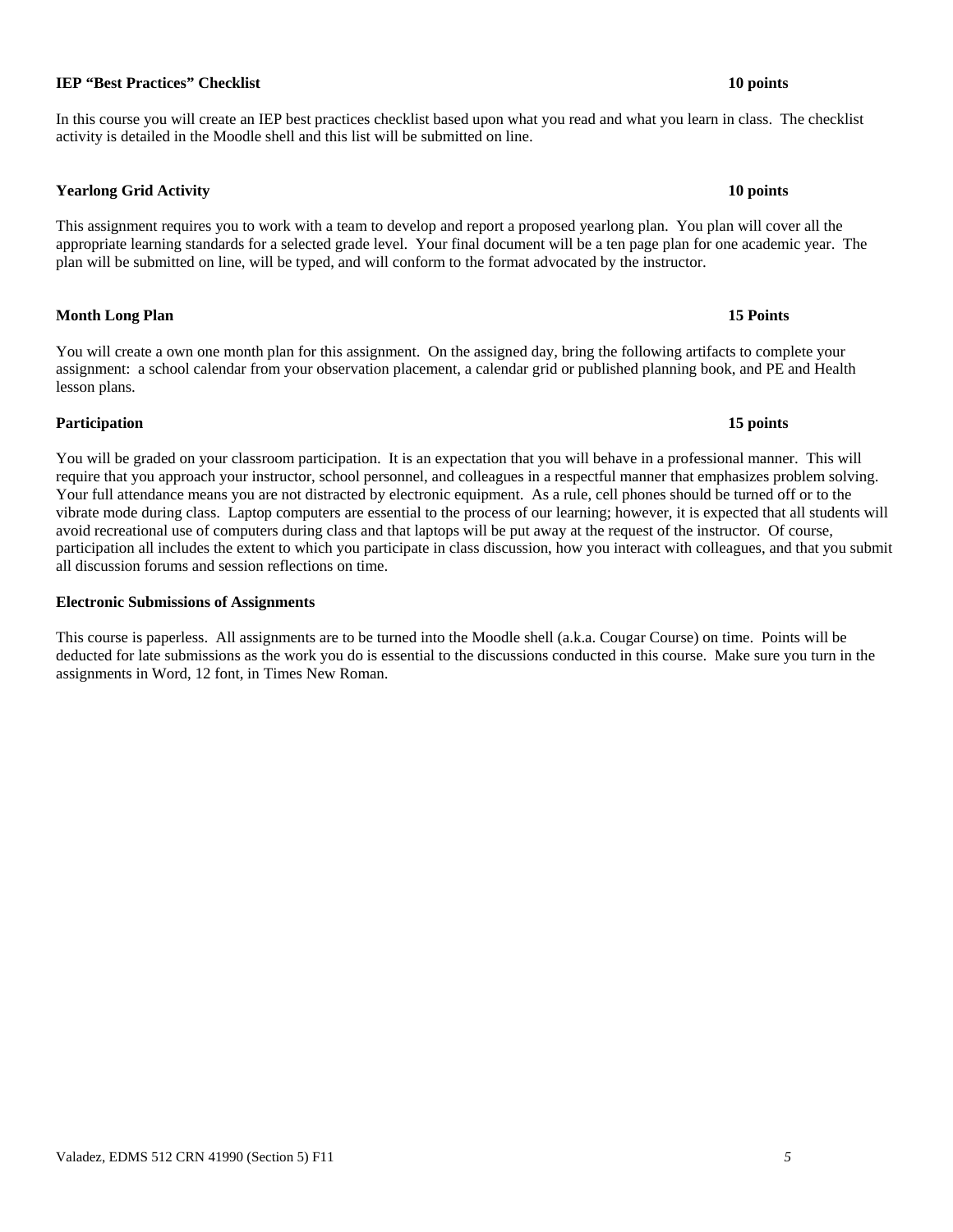## **Tentative Course Schedule**

| <b>Date</b>                | <b>Topic</b>                                                                                       | <b>Readings &amp; Assignments Due</b>                                                                                                                                                                                   |
|----------------------------|----------------------------------------------------------------------------------------------------|-------------------------------------------------------------------------------------------------------------------------------------------------------------------------------------------------------------------------|
| 1<br>08/29/11              | Introduction/Course overview<br>TPA 3 Lecture                                                      | Bring a hard copy of your EDMS 511 School<br>Context Grid.<br>Complete the school context reflection activity.<br>Read the assessment articles linked for this<br>session.<br><b>Review TPA 3 materials.</b>            |
| $\overline{2}$             | Community service learning planning                                                                | Submit session reflection.<br>Read chapter nine, Challenging students to think                                                                                                                                          |
| 09/05/11                   | workshop, continued<br>Peer teaching presentation                                                  | critically - Teach Like a Champion.<br>Read Wiggins' chapter and Valadez article for<br>performance assessment work and to consider                                                                                     |
|                            | Management issue: Challenging students to<br>think critically.                                     | community engagement.<br>Submit: session reflection.                                                                                                                                                                    |
| 3<br>09/12/11              | Yearlong planning activity.<br>Co-teaching and its importance for regular<br>education classrooms. | Purchase or download a year-long calendar.<br>Access and make a copy of a district calendar for<br>in class work.<br><b>Explore</b> California state teaching standards for in                                          |
|                            | Peer teaching presentation                                                                         | class work.<br>Print out all of a selected grade level teaching<br>standards for in class work.                                                                                                                         |
|                            | Management issue: Challenging students to<br>think critically.                                     | Read chapter eight, Improving pacing and rhythm-<br>Teach Like a Champion.<br>Submit session reflection and co-teaching log.                                                                                            |
| $\overline{4}$<br>00/19/11 | One month planning work in class.<br>Basics of resume building and job-hunting<br>strategies.      | Read Chapter four, Engaging students in lessons -<br><b>Explore</b> online information on resume<br>development.<br>Research learning station models online.<br>Read chapter seven, Building character and trust -      |
|                            | Peer teaching presentation<br>Management issue: Building character and                             | Teach Like a Champion.<br>Submit session reflection, yearlong planning grid,<br>and family science lesson plan.                                                                                                         |
| 5                          | trust                                                                                              |                                                                                                                                                                                                                         |
| 0926/11                    | Service learning workshop-continued<br>Resume review workshop<br>Peer teaching presentation        | Complete a draft resume for in class process.<br>Bring three copies to class.<br>Read chapters 10-12, How all teachers can and<br>must be reading teachers- Teach Like a Champion.<br><b>Submit</b> session reflection. |
|                            | Management issue: Teaching reading in the<br>content areas                                         |                                                                                                                                                                                                                         |
| 6                          | Managing teacher and student stress                                                                | <b>Explore</b> National board for professional teaching                                                                                                                                                                 |
| 10/03/11                   | Mock interview explanation<br>Peer teaching presentation- SST                                      | standards web page.<br>Write and submit your half-page long description<br>of the definition of accomplished teaching. Use<br>information from the NBPTS for writing you                                                |
|                            | Lecture: IEP and Best practices                                                                    | submission.<br><b>Explore</b> videos and web pages related to<br>individual education programs and student study                                                                                                        |
|                            | Management issue: What are the procedures<br>and expectations related to IEP and SST's?            | teams.<br>Submit session reflection.                                                                                                                                                                                    |